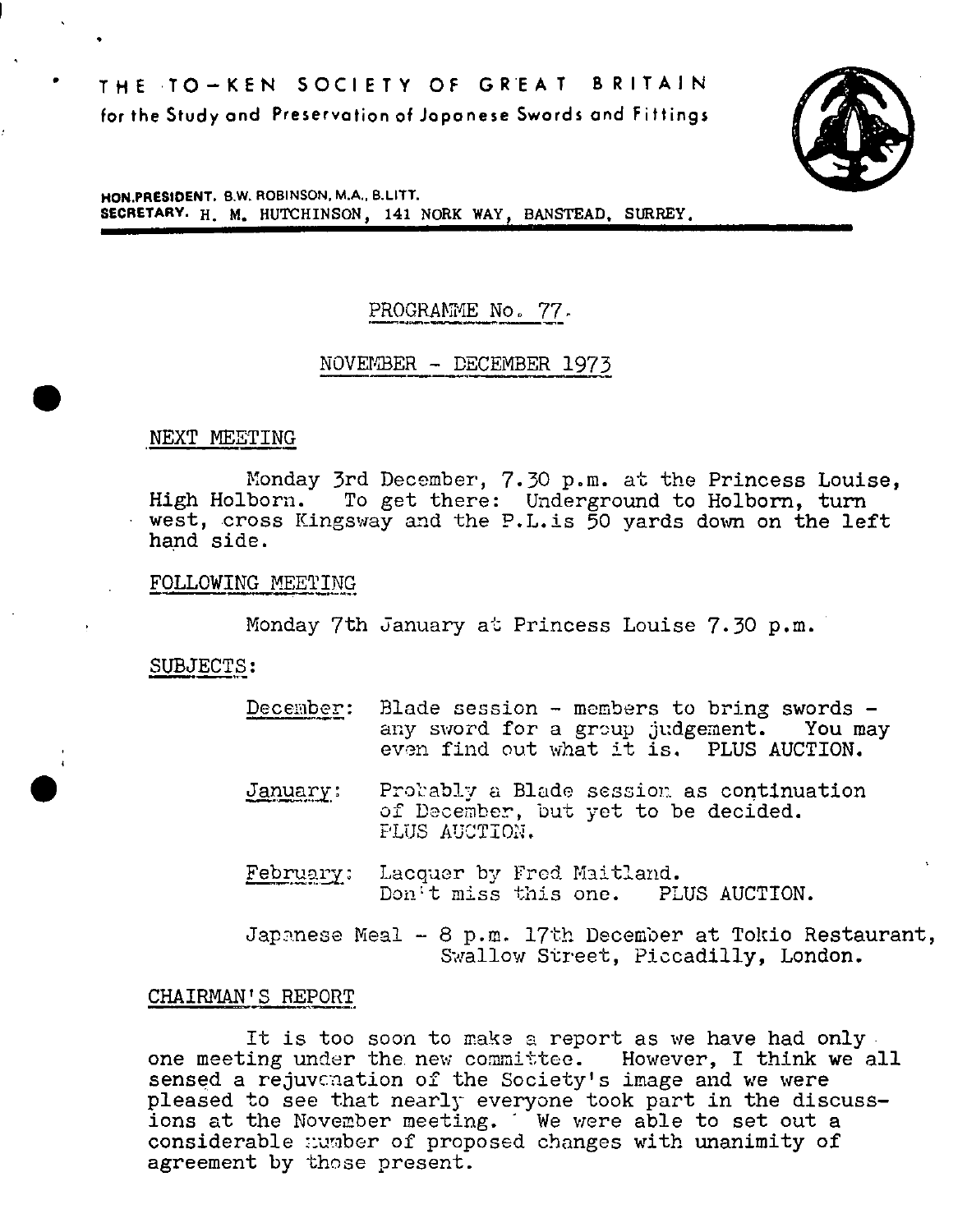Your committee are now involved in arranging some fine lectures, more films, and changes in programme format, etc., and these are reported elsewhere by our programme editor. I am a great believer in getting results by experiment and we can alter and change things as we go so as to fall in with the wishes of the members who show up to the meetings. The main object of your committee is to make the meetings more and more interesting and to impart knowledge.

 $-2-$ 

#### JULY MEETING - Notes on Japan by Colin Nunn

 $\mathcal{O}$ 

I have been asked specifically not to talk all about swords but to give a general airing on my last visit to Japan  $\beta$ - a light-hearted airing.

So let's start with an exhibition of over 300 swords. at the Mitsukushi (a very large department store in Tokio). An absolutely fantastic exhibition - two of us arrived armed. with cameras to capture the sights for posterity and fellow members. Having set up my camera and about to snap we were attacked by an armed guard - "No cameras. No cameras" - he said and made it obvious he wasn't going to allow us to use them. Having partly prepared for explanation by having my cards printed in Japanese before I left U.K., I produced one andexplained who I was - no effect whatsoever, damned fellow had never heard of me. Even a plea to the store manager was to Even a plea to the store manager was to no avail. An armed escort attached themselves to us and we. could not even point at the exhibits (seems they had heard about<br>him after all). Yet children got away with anything - pulling Yet children got away with anything - pulling at armour and one father even put a Kabuto on his sons head and rolled up with laughter - all very funny. It was obvious that they did not like swords being photographed - someone suggested because we were foreigners.

(I believe it was merely the particular organisers of that particular exhibition, for I have taken photos at three sword exhibitions in stores in Japan without any trouble at  $all - Ed.$ 

Although it may be considered that Europeans do not know anything about swords - it is also true that the majority<br>of Japanese have very little knowledge either. When asking of Japanese have very little knowledge either. questions it appeared they all knew what a Katana and Wakasashi was but if you mentioned Fuchi Kasmira they thought you were swearing at them. (Not surprising really, for sword terms are technical terms and would only be known to those who understand the subject - i.e. Fuchi could mean a pool - an edge scenic beauty etc. Kasmira  $-$  a head  $-$  or I wonder etc.  $Ed.$ )

One point of interest is the system of buying. and selling. It is a very definite two tier system. At auctions in Japan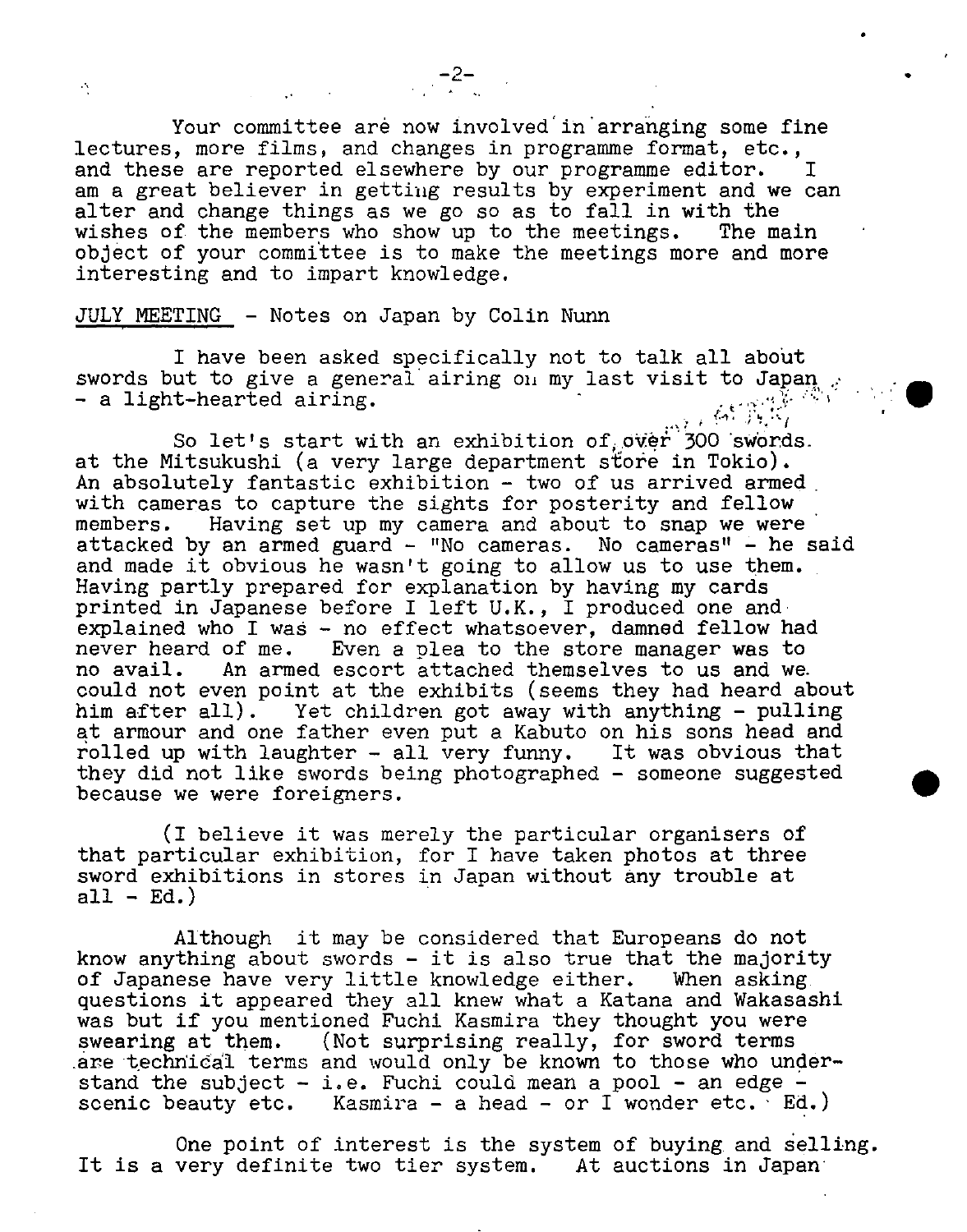members of the public cannot buy, you must be a member of the dealers' association and that association runs the auctions. It is very much a closed shop and you stand no chance of getting in. They do the buying, they put the price on and the collector will buy from them. Not like our salerooms where anyone can bid. Possibly some day we will wish we had done something on similar lines - food for thought. I tried to join but it appears to be a case of if your face fits you're in  $-$  if not  $-$  no go.

Points of interest in Japan: the first thing that struck us there were the tall buildings. I thought that being as it<sup>s</sup> is prone to earthquakes that all the buildings would be small. However, the 40-storey buildings put paid to that idea.

Their television is fantastic - 10 channels, all<br>. plus Catweazle speaking fluent Japanese. The coloured, plus Catweazle speaking.fluent Japanese. dubbing is done so well you would imagine we borrowed from them.<sup>17</sup> Samurai films run at four a night, great favourités. I would think that a great deal of money could be made if  $\Box$ . they really are good. The they were shown over here, they really are good. Seven Samurai and The Forbidden Fortress have got nothing on the modern day Roy Rogers type Samurai with Winchesters they really are entertaining.

The pollution problem is what everyone says it is and traffic is like torrents. Many people wear masks and it seemed too many to have colds. For as you know the mask is worn by Japanese when with cold to try to prevent it being passed on, but it would seem now that it is also used to ease the inhalation of fumes.

 $\bullet$ 

No one rushes, unless of course you re in the middle of an 8-lane highway and the lights change - then you really . move for they just don't care - the road is theirs and you shouldn't be there. The standard of driving is incredible - if you drove like it over here you would be banned for life. As a deterrent they have dummy policemen, full sized, that they put at conspicuous places. These have the same effect as coming down the M1 at 90 and seeing a police car parked.<br>on the hard shoulder. You slow down - temporarily! The on the hard shoulder. You slow down - temporarily! Japanese go one stage further, by replacing the dummy at a later stage with a real policeman and by the time you realise the difference, it's too late. The police are violent. At the hotel I was staying were a Chinese delegation and there were a lot of demonstations against the Chinese. ' One particular night the demonstations were going rather strong and the Riot Police with their shields, face masks and clubs were whacking everything that moved. The following morning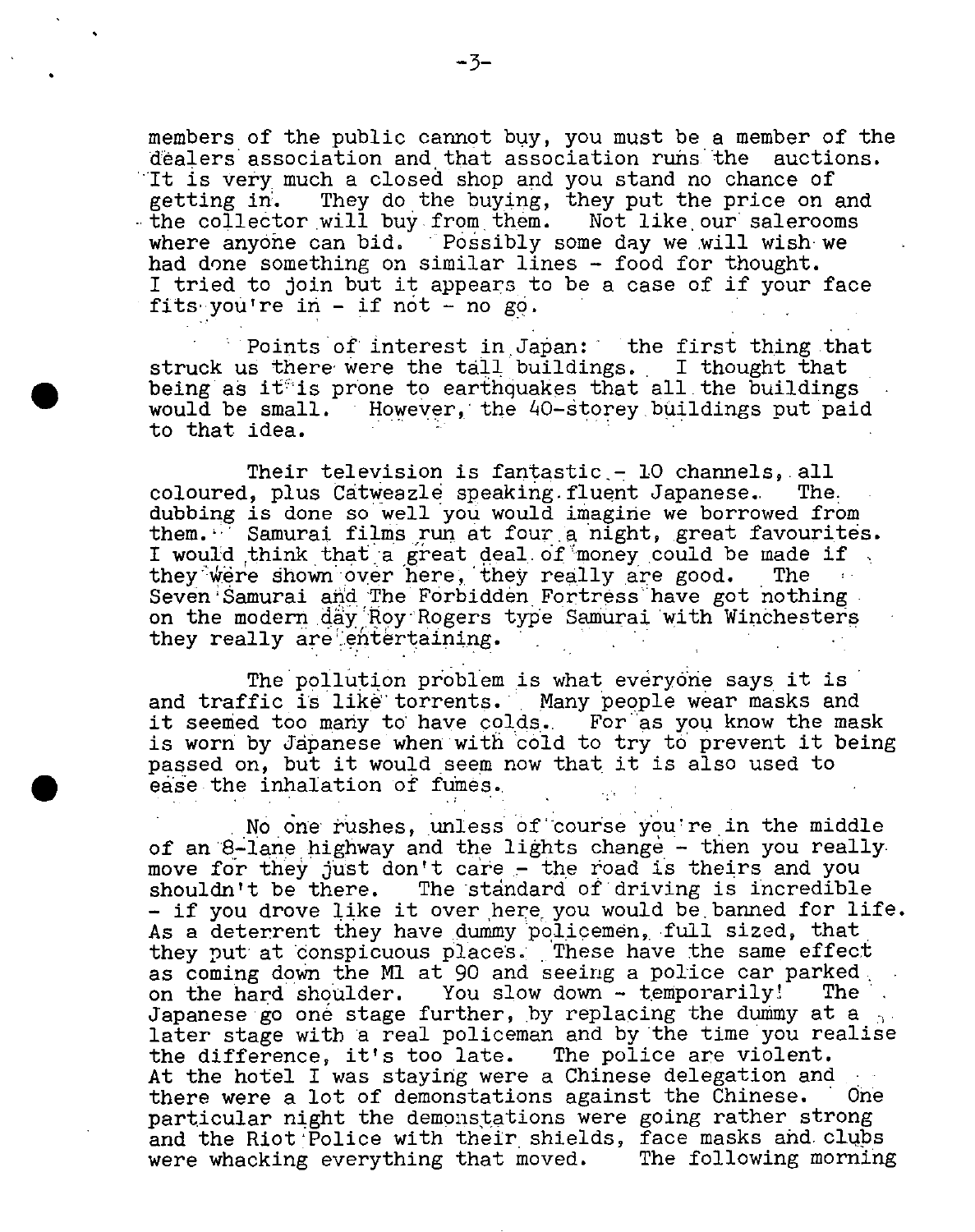some enthusiastic Japanese chained his car to the railings-and locked himself in and kept shouting through a loudspeaker 'Down' with the Chinese" - in English' The police arrived with  $a =$ breakdown lorry, put a chain round his car, ripped his car from the railings and towed him off up the street still shouting  $\frac{1}{2}$ the railings and towed the same of the contract of the contract of the contract of the contract of the contract of the contract of the contract of the contract of the contract of the contract of the contract of the contrac

 $m+1$  John Harding entertained us one night - at great expense no doubt - at a chicken place where everything that you eat is chicken  $-$  it was quite fantastic. One of the things we had was a number of red balls on a stick which John told us was a. great delicacy. When we asked what they were, they turned out to be unlaid chickens eggs. They did look pretty. repulsive. The night life is very very expensive, so be. warned.

Just a few do'sand don'€s Don't whatever you do, if you're conversing with a Japanëse and you think you are getting on very well with him, say 'look Mr. Kamura or whatever your name is, what is your Christian name?! . The chap I said it to said 'I am a Zen Bhuddist, what is this Christian name?' Apart from that you have to know them very well to use their given name. Mever call a taxi driver a Kamikaze pilot - he may drive like one but he will probably survive even if you don't. Japanese are extremely polite and try to please no matter what. They are quite likely to say 'Yes' in answer to a question, not because they understand but because they think it will please you. Result, ask for 4 post cards and receive 2 coathangers from a charming lady.

An amusing incident occurred when we went shopping in a Tokio store. My friend took his shoes off and carried them around with him. Everyone thought it very amusing and he was told that it was very polite but not necessary - you only take your shoes off in a house. What they didn't know was that we had been walking all day and his feet hurt. 小小的 医刺激的 地名

One experience you shouldn't miss is the Bullet Train  $($ Tokaido Express) - it is really something! Their trains are fantastic - if they say the train will arrive at 7.22 it arrives at 7.22 exactly. It even pulls up at a predetermined spot. The use of the Japanese style loo at 150 miles per hour is not recommended - they are not for the modest.

A brief mention on polishing for I doubt if members  $\bf{real}$ ise the problems involved:  $\begin{array}{ccc} \hbox{ } & \hbox{ } & \hbox{ } & \hbox{ } & \hbox{ } & \hbox{ } & \hbox{ } & \hbox{ } & \hbox{ } & \hbox{ } & \hbox{ } & \hbox{ } & \hbox{ } & \hbox{ } & \hbox{ } & \hbox{ } & \hbox{ } & \hbox{ } & \hbox{ } & \hbox{ } & \hbox{ } \end{array}$ 

1) A habaki is made but the chap who makes them doesnit want to know - for a good hebaki he can get £100 so why make £10 versions.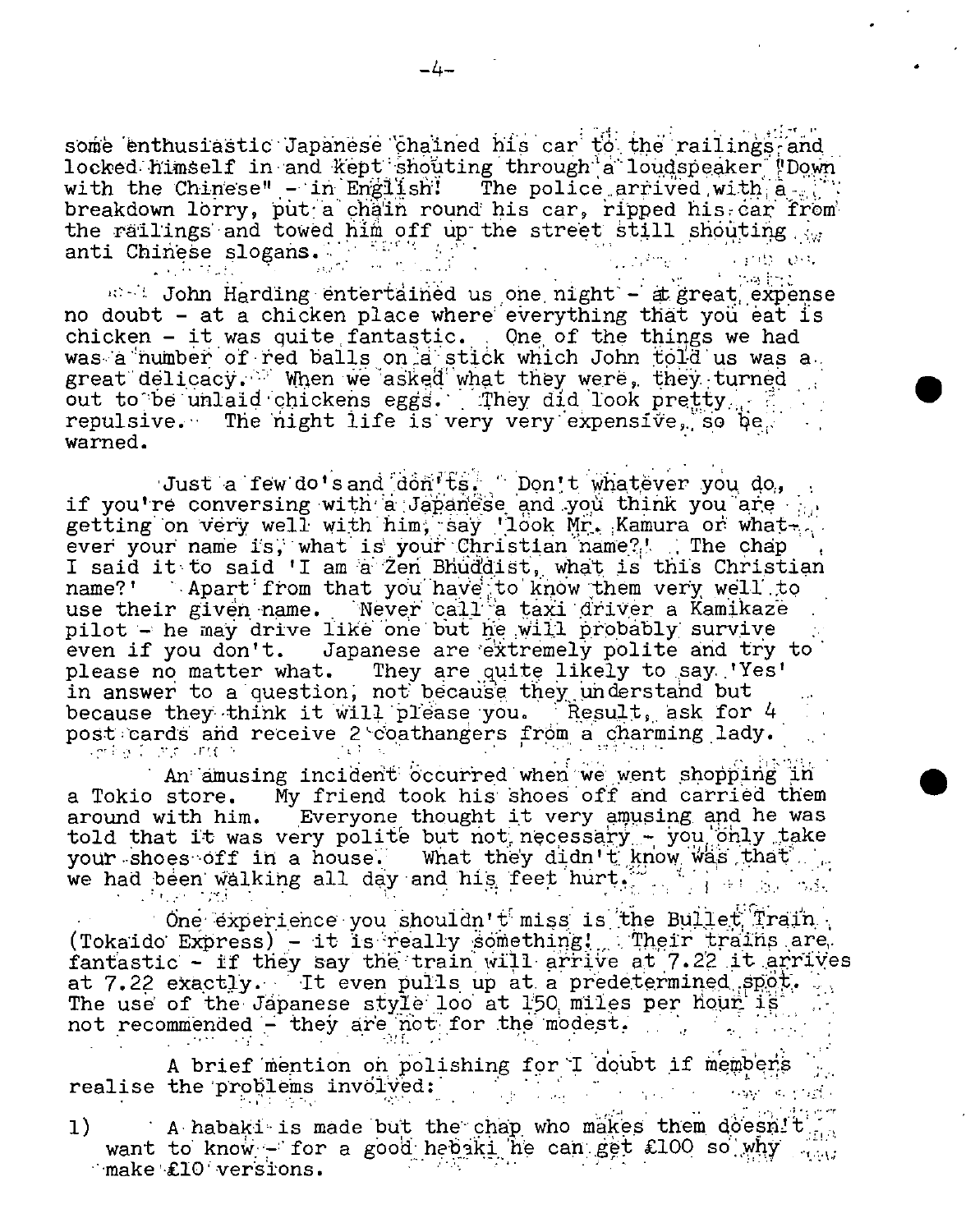- 2) It goes for the 1st polish but there are problems<br>here too. A polisher can get £200 for polishing a good A polisher can get  $£200$  for polishing a good sword so the cheaper sword gets put back. (Should the blade be in a bad state then a preliminary polish will take place prior to the habaki fitting).
- 3) The Shira Saya is made.
- 4) Back for final polish.

After polishing, comes the submission for Shinsa and this can be a long wait. Each stage takes weeks. Also the group of swords sent out for polishing are returned as a group - so the first one done must wait till the last one is finished. Polishers both good and bad have all got plenty of work and they can choose What they do and when they do it. So good luck, if you go on Sydney's trip, you will have a really wonderful experience - don't miss it.

### OCTOBER MEETING

(1948年)

 $\bullet$ 

This being the annual general meeting brought our attendance down to 21 members. The meeting was delayed until 8.30 in the vain hope of more members, turning  $up_{i}$ . As is normal with our procedure, the existing committee... stood down but for the sake of order John Anderson remained in the Chair to adjudicate. アール・コール とうかん あんせいたい

Andrew Ford sent in his apologies - he is in Yugoslavia which would make it difficult to attend - he however offered himself for election if required.

The procedure is as follows - the members elect the Committee... The Committee decide amongst themselves the various, jobs. The Chairman is elected by the Committee but must have previously served as a committee member.

 $\mathbb{R}$   $\mathbb{R}$ The previous committee was of eight members, one member having previously resigned, regretably, namely Bill Baxter as Treasurer.

**Members offering themselves for re-election were** Malcolm Hutchinson, David Parker, Tony Chapman, Ted Newman and Andrew Ford... Those not. offering were Alan Bale and John Anderson, both gentlemen-stating they were standing down in the hope that new blood would be a good idea and. - ... both had served for a considerable few years.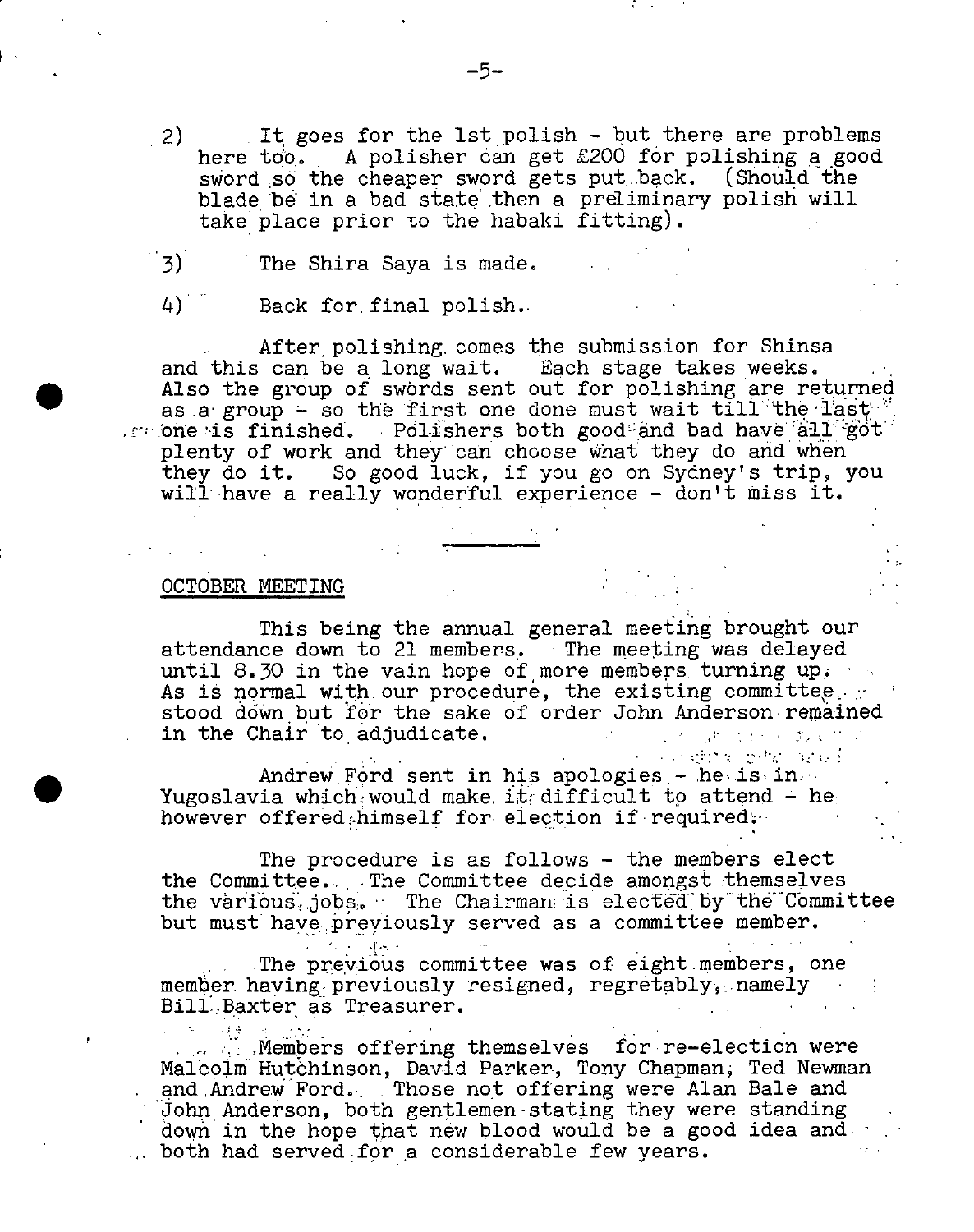one is we was it was then put to the floor for the selection and election of the Committee. It would be pointless to go into it in depth, therefore only the main points will be dealt with. John Anderson quite rightly pointed out to members how easy it is for members to complain that insufficient is being done, not enough subjects or lectures - but on the other hand literally no help comes from the general members in the way of suggestions, letters, offers of help, etc... Chairmanship is not an enviable job but damned hard work.

The election was carried out as normal by show of hands on individuals, the following being elected: Malcolm Hutchinson, David Parker, Tony Chapman, Ted Newman, 1 Andrew Ford. Colin Nunn, Tony Gibbs, Sidney Divers, Chris Allan. (The voting in general being unanimous). The set of the letter of the set of the set of the set of the set of the set of the set of the set of the set of the set of the set of the set of the set of the set of the set of th

 $\mathbb{R}^3$  Sidney Divers proposed a vote of thanks to the old  $\mathbb{R}^3$ Committee especially John Anderson and Alan Bale for all the work they have done. The members applauded with vigour, for they have both done an excellent job and have, at times, carried the weight of the Society between them. There is no doubt. that they will continue to support the society in the fine way they have served it, we have ,

The Arms Fair was briefly dealt with. A number of new members were forthcoming as a direct result, one from West Germany, one from Belgium and one for Ireland. A number of proposal forms were taken so there may well be some new members from that direction. We also sold  $\pounds1.50p'$  worth of old journals. For those who attended it was very nice to chat and meet some of our overseas members who seemed to be in greater abundance than local members. All in all it was worthwhile and our thanks go out to the usual band of helpers, who need no mention, who made it so.  $\mathcal{L}^{\text{max}}$ 

Jäpanese Trip - 21 firm bookings so far but many others are interested, so it is definitely on. There are only 4 Token members at present, the rest being made up of businessmen. Sidney Divers stated his concern at the lack of support from members and how he may well fare should he chance bringing a polisher from Japan. Apart from all the cost involved which he would have to stand, say only seven swords were presented for polishing? .Some members protested that, although the trip was an excellent chance, it was also one that they could not. afford -  $\tt possiblyE500$  to cover expenses and trip as well as the two weeks that in some circumstances is their total holiday. Leaving nothing, neither time or money for the family holidays. It was also pointed out that a trip to Japan was one way to spend money and although one had memories, that was all, whereas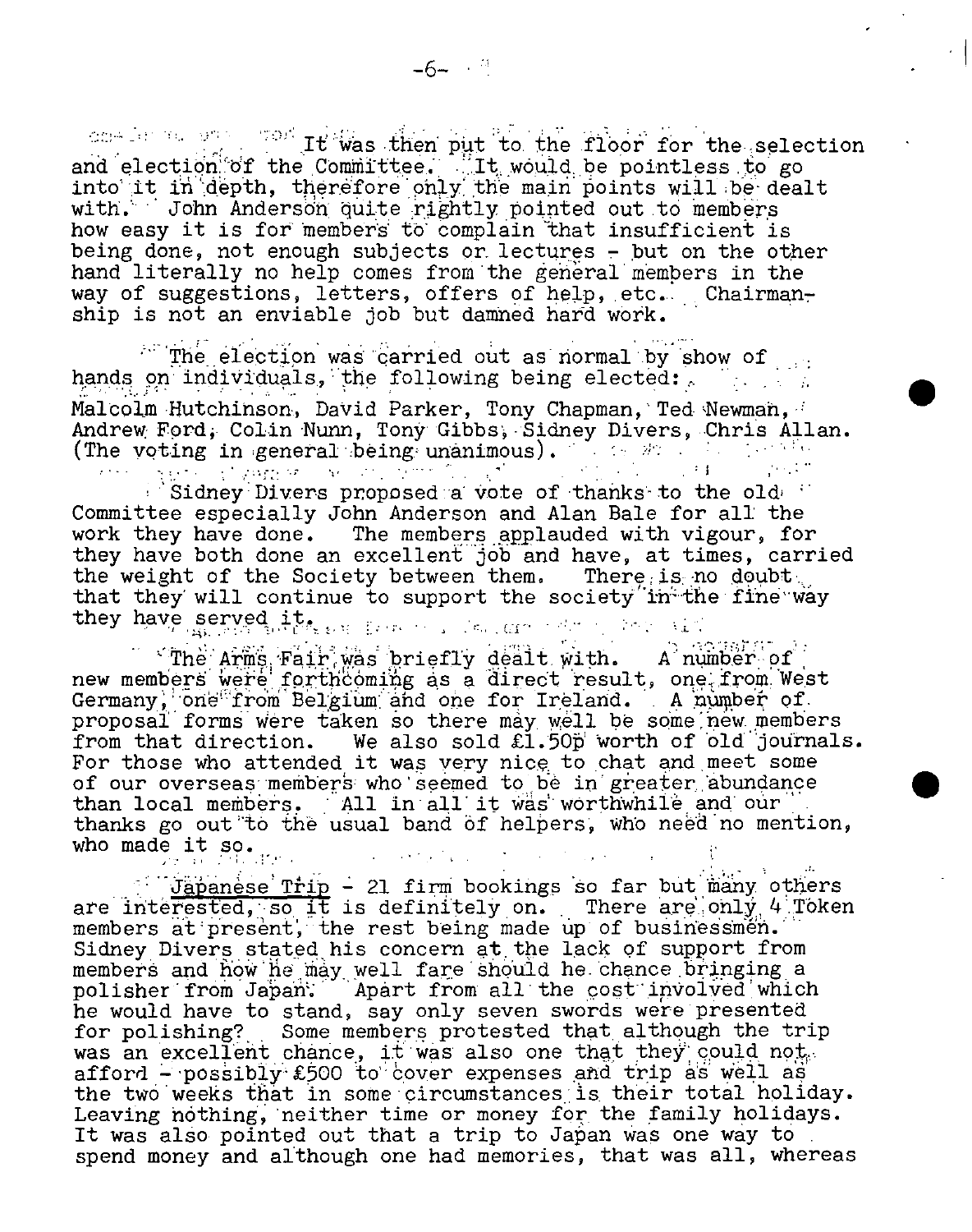money spent on sword polishing did result with the sword owner having a very fine polished sword.

It is easy to see both sides of the story and understand. However, from the Society's point of view, what could be greater for our image and future than for a large group of Token members to enjoy the hospitality of our opposite members in Japan. For those wholgo you will return with knowledge you could not. get here and learn more in a few days than you could in years. It's more than a trip, it's an education.

Possibly we may take up the sword polishing at a later day for it is getting next to impossible to get a polish in Japan these days and have the sword returned in a reasonable time. time. -

It was suggested that since our November meeting fell on the 5th, it would be better to change it. However, since we have decided to have our meetings on the first Monday of every month, it would be unwise to change. Overseas members who visit us from time to time can safely plan months ahead and know when we are in session and be sure they will not be arriving at an empty room.

John Anderson then closed the meeting, turning over to the new Committee for the coming year.

The Committee meeting then followed. The results of which are as follows:

- Sidney Divers rman - Colin<sup>Nunn</sup> - Malcolm Hutchinson Secretary - Tony Chapman reasurer - Chris Allan Swords. - David Parker Chairman<br>
Vice Chairman<br>
Chairman Vice Chairman Secretary Programme

Committee members at present Without jobs are Tony Gibbs, Andrew Ford and Ted Newman. From the enthusiasm shown at the first meeting it is doubtful that these members will continue long without a definite task to perform.

# NOVEMBER MEETING

 $\mathcal{F}^{\mathcal{G}}_{\mathcal{G}}(x)$  ,  $\mathcal{G}^{\mathcal{G}}_{\mathcal{G}}(x)$  ,  $\mathcal{G}^{\mathcal{G}}_{\mathcal{G}}(x)$ 

Sidney Divers, the new Chairman, opened the meeting rather late, due to the fact of the very small gathering (13 members) and the hope it would improve. Also because the Programme Sec. was having trouble with the tape. Once fixed the meeting was under way.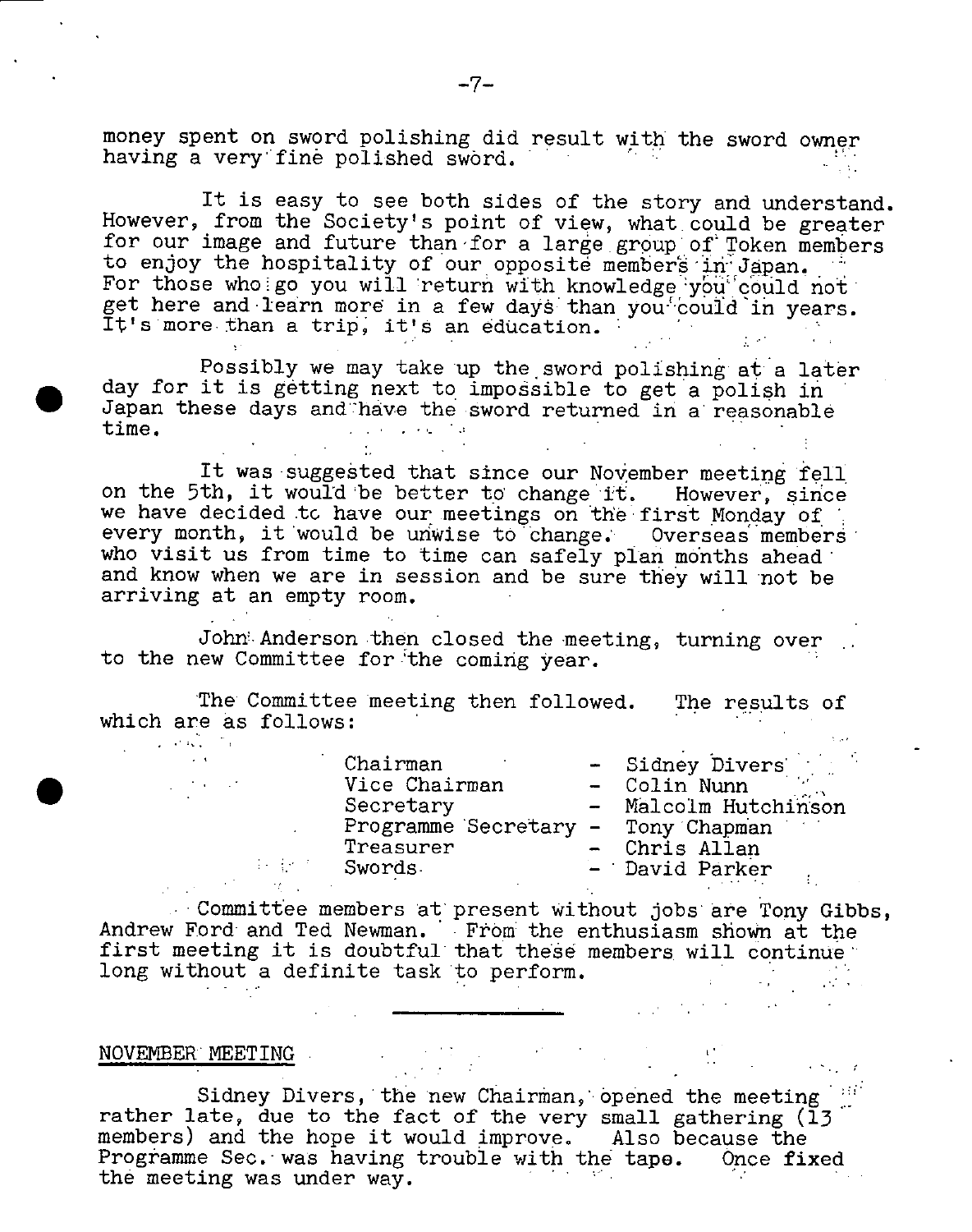Joe Ryan was greeted on his first visit, rather a. shame he chose such a badly attended one. Still it is difficult to compete with Guy Fawkes.

s el quel The Chairman made it very clear that any rudeness well. 'Jfrorn members will not be tolerated *in* the 'future and. that offending member will be asked to leave.  $\therefore$ He stated that he had around him a very powerful committee and if they had been hand picked by him they could not be better. Well, let us hope that this. enthusiasm will carry the Society' into a very prosperous year. Notwithstanding those remarks, the committee reserve the right to co-opt anyone whom it feels Will further the Society's interests. The committee will also look at all forms of sub committees. There is a great need for a blade study circle, where the sum total of all our individual knowledge can be distributed to everyone and a sub-committee of interested people could look into this. There is a present constitutional matter' the present committee will look at, I think that anyone elected to the job of Chairman should sit for  $12$  months only and no Chairman should even if willing; sit for  $2 \rightarrow$  consecutive years. 26 consecutive years.  $\mathcal{L}^{\mathcal{L}}(\mathcal{L}^{\mathcal{L}}(\mathcal{L}^{\mathcal{L}}(\mathcal{L}^{\mathcal{L}}(\mathcal{L}^{\mathcal{L}}(\mathcal{L}^{\mathcal{L}}(\mathcal{L}^{\mathcal{L}}(\mathcal{L}^{\mathcal{L}}(\mathcal{L}^{\mathcal{L}}(\mathcal{L}^{\mathcal{L}}(\mathcal{L}^{\mathcal{L}}(\mathcal{L}^{\mathcal{L}}(\mathcal{L}^{\mathcal{L}}(\mathcal{L}^{\mathcal{L}}(\mathcal{L}^{\mathcal{L}}(\mathcal{L}^{\mathcal{L}}(\mathcal{L}^{\mathcal{L$ 

There will be a slight rehash of the Society's image as things have been gradually, sliding into' the doldrums as has been generally acknowledged. . ..... ..... . ....

There, has been ,considerable. trading going on at our meetings that it would be ridiculous for us to close our eyes to it. In Japan no trading is permitted at Society meetings, but just because they do certain things it does not mean that we have to follow. This is the Token Society of, Great Britain and we should run it irrespective of the views expressed by any other country or Society.

 $\bullet$ 

 $\Gamma$  is a set of the set of  $\Gamma$  .

 $\chi_1 \in \mathcal{K}$ 

It. was suggested that trading under strict control should be allowed. By making all dealers welcome it does mean that more and better swords would be able to besseen even if you do.not buy.  $\Box$  it would also enable country . ... members to see what London prices are like. . Also that we are since some will make money from this, the seller should we all make a donation of sorts toward the costs - rent of room etc. - and it would also help swell the funds.

If the Society at any future period hopes to obtain. a permanent H.Q. or to run an exhibition, then it should have a more substantial kitty behind it than we have at present. present.

 $\mathbb{R}$ . We have not been idle since the last meeting, which gives us one month, and since then we have been in touch with

 $\mathcal{A}^{\text{max}}$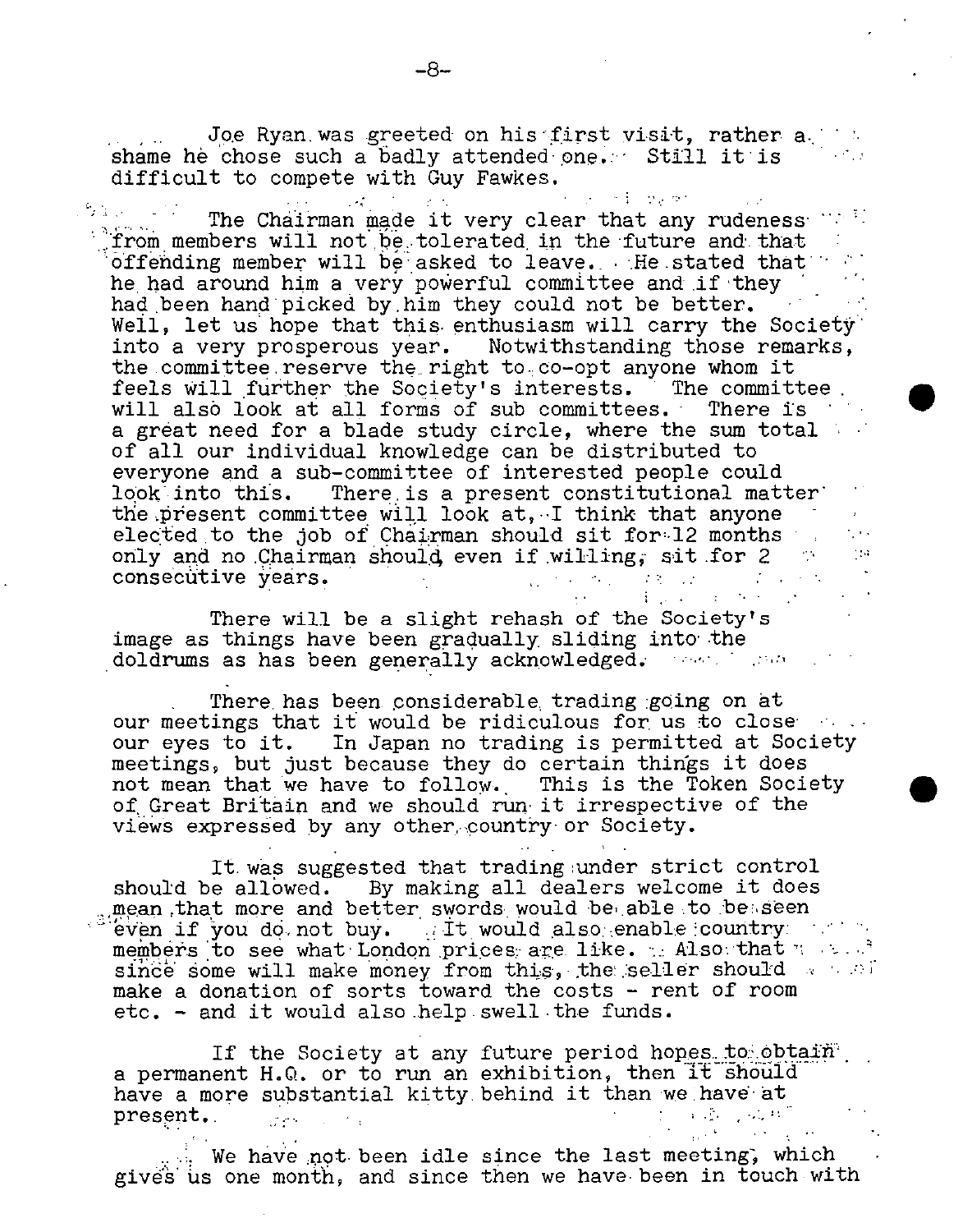the Japanese Embassy and they have offered us a long list of films free. So the Committee will arrange for some of these films to be shown during the year.

One of the finest lectures we have ever had, and that was many years ago, was given by. Fred Maitland on lacquer. He has kindly agreed to give a lecture at our February meeting. Now lacquer is very important for sword scabbards are lacquered and the poor way that they are treated by  $\text{collectors shows, I think, that a lecture on lacquer}'$ techniques is something we could all do- with.

• On the subject of the official Token visit to Japan, the whole trip starting.from Heathrow is being filmed by Colin Nunn. This will include all the visits we make in Japan, subject of course to permission being forthcoming. He hopes to have this edited and shown at the May meeting.

It has also been suggested that we have a Japanese dinner at one of the now numerous Japanese restaurants in London. We had one many years ago at the start of the Hiroko restaurant and although it was a little slow, went off very well. The committee are working on this now.

It is also suggested that-those who bring swords or fittings should say a few words about them  $-$  this was introduced before and is very useful for it helps us all including the owner.

Graham Gemmell spoke on the stolen Tsuba from  $\sim_{\mathbf{P}^{k-1}}$ Sothebys, a full description is noted later in the Programme.

- Some of the aforementioned points were put to the. floor for discussion, as follows:

 $\bullet$ 

Regards the Chairman standing for  $12$  months only it was generally considered this is a matter for the Chairman himself. Since even if the constitution were changed, it could be changed back just as easily. It was felt to be a matter for the membership to decide and since so few were present it was postponed to a later date.

Trading - after much discussion it was decided to hold an auction prior to the meeting and to run-this for three months as a trial.

- Since dealing will take place any way, the auction system was considered the fairest way for all concerned. In-this way everyone gets a-look in and the-seller gets a fair price - it stops the green member coming in with a good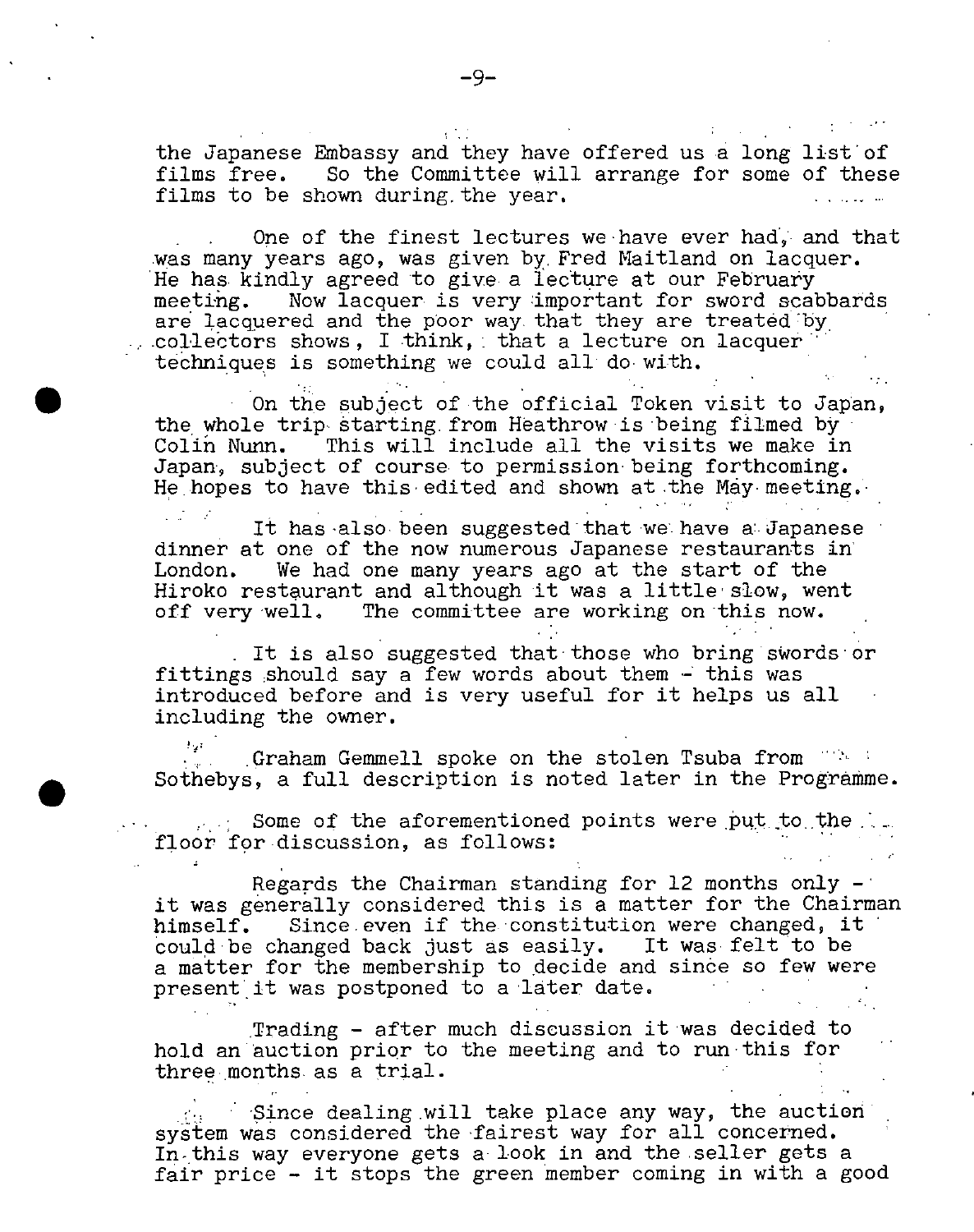sword and passing it over at the door so to speak at a ridiculous price.  $\sim 10^{11}$  km s  $^{-1}$ **Continue** . .: AUCTION

 $T_{\text{eff}}$  . The Committee have now arranged for the first auction to take place in December and to be properly controlled. All lots must. be presented at 7.30 for entries to be made and numbered. The auction will take place promptly at 8 o'cl The auction will take place promptly at 8 o'clock and should finish by 8.30. .. The Committee have all been detailed for their various duties to ensure quick and efficient running. Descriptions are not considered necessary; the buyers judgment should prevail. A reserve price may be stated. A donation of £1 for a sword and 50p for tsuba or fittings would be appreciated by the Society to aid funds.

No other trading whatsoever will be permitted within the bounds of the meeting. So please all members, your help is required to control this. This must be the best way to buy and sell, and also enable us to see more swords at our meetings.

We make an effort to visit Arms Fairs so as to see and handle swords  $-$  often at prices we could not afford, but still gleaning a little knowledge for seeing them. For members it must given them a greater drive to learn and find out why some blades fetch high prices and why everyone wants them, whilst another blade is left strictly alone.

Another point - the swords will come to you, and we all know the problems of searching for them and rushing off on hopeless quests through adverts.

Blade:Study Circle - this again created a very long discussion with the main factor being that we did not particularly want one person to state an emphatic view on blades. The statements must extend to why it is considered to be what it is.

From the discussions going back and forth, it was quite obvious that everyone present really wanted the blade studies to be foremost in our programme. The problem was everyone had different ways of going about it. So we start from scratch. Members are requested to bring along Numei (unsigned) blades to our December meeting and we will go through these blades and try to allocate them into their schools and periods. We may not get very far, possibly only  $3$  or 4 blades, but we hope all will go away with a little more knowledge than they came with. So please make your views known. If you feel a blade shown is Bizen or whatever, say so and it will either be confirmed or you will know why you are wrong. It is a pool

 $\mathcal{L} = \{ \mathcal{L}_{\text{eff}} \}$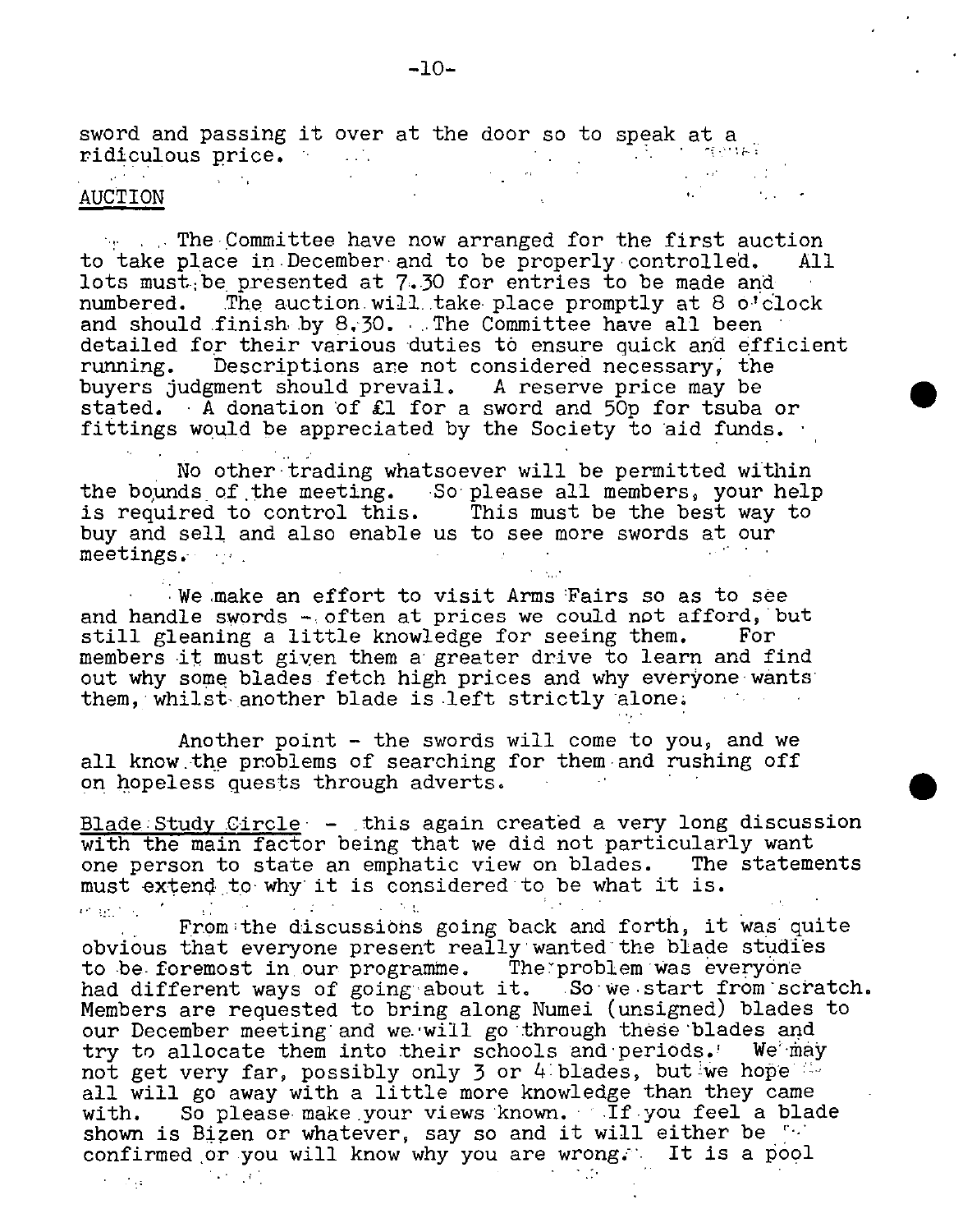of knowledge and not individual overriding views. It was suggested that signed blades only should be used, so that we could check with the signature to see if we were right.  $\sim$  0.K. if you want to base it all on signatures. just learn the characters, get hold of a list of smiths with rating values and there is no need to learn any more. The Japanese cover the tang at their sessions because it is  $\cdots$  the least important part. It is the blade that decides If the ëignature is genuine and not as a check if you have the blade right. So let us deal with blades.. Those.who' read the programme will know to what extent signatures are faked (or written as attributions) and it extends even to minor smiths.  $\sim$   $\sim$   $\sim$ 

Members who buy at the auction may submit their, purchases for the blade session - it is one way to find out what your judgment is like and knowledge can be expensive or lucrative.

# JAPANESE MEAL .

After much shopping around to.obtain the best possible price we finally came up with the following: 17th December 8 p.m. Tókio Restaurant. Cost £3.08 per person and covers the whole Sukiyqki meal including VAT. etc. Drinks will be paid for separately and are extras. Saki costs 75p per bottle and I should add a bottle of Saki is approximately  $2/3$  of a cupfull, not a pint. We have booked provisionally for 30 people but they can accommodate about 70, so there is lots of room. I might add you will not get a full Japanese meal for this price anywhere - so if you enjoy Japanese food or wish to be "" adventurous, now is your chance. The Tokio is situated in Swallow Street which is located 50 yards west of Piccadilly between Piccadilly and Regent Street. (It is a only a short street).

# PROGRAMME

The presentation of the Journal came under fire and the consensus of opinion was that we should, consider having a hard cover with advertising. This is being dealt with, with a view to balancing the sale of adverts with the cost of a new cover, so we shall not end up out of pocket over<br>it. So far the response has been extremely good. The So far the response has been extremely good. The printing of the cover and final tying up is the only part outstanding. With the present rate of progress the next Programme will be presented in its new and more secure form. It does go all over the world and links directly the majority who are interested in swords - so what better place to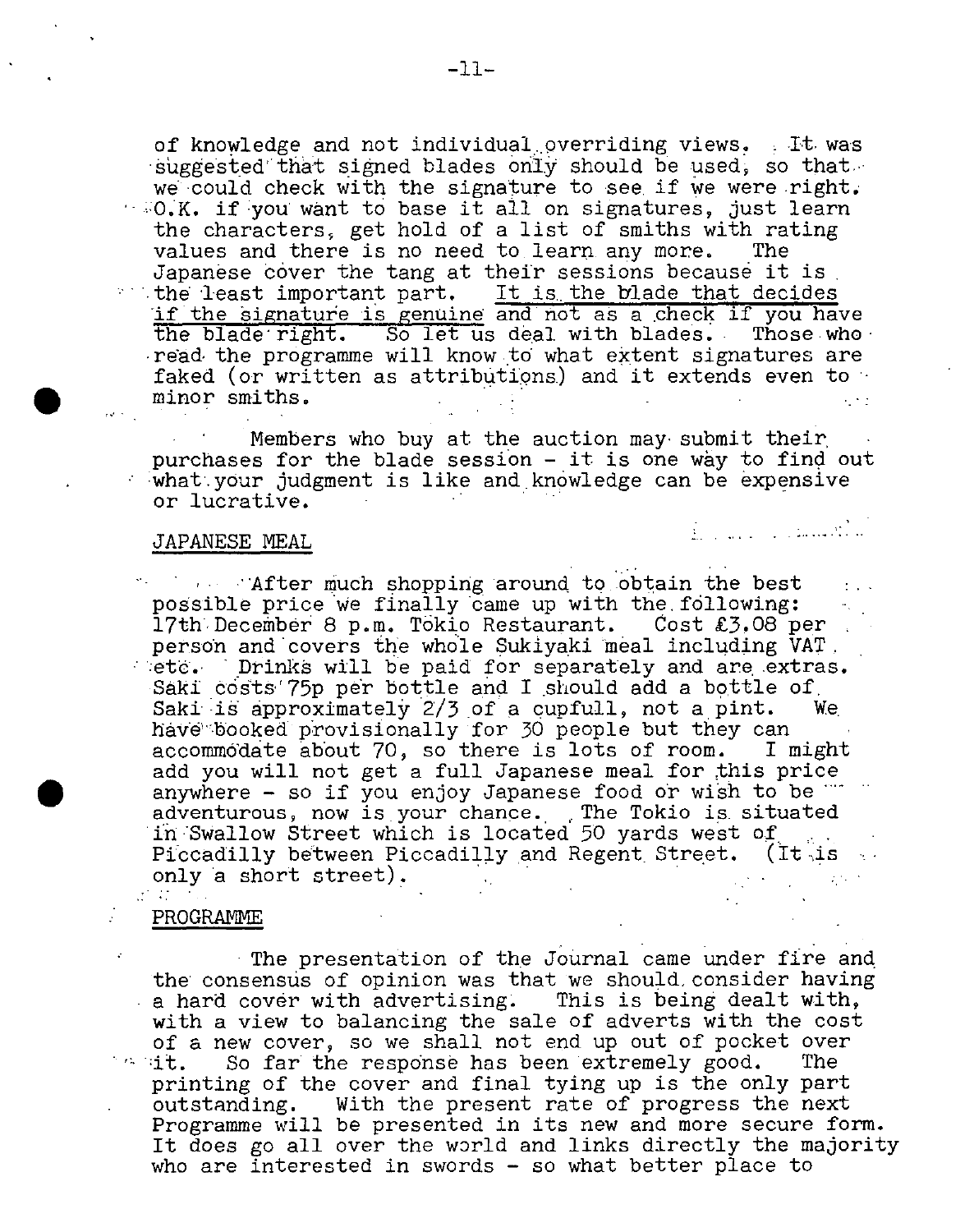advertise in. Some may say our Programme only reaches 240 people - that is true - but all are interested and I doubt. very much if advertising elsewhere could reach so many of the converted.

Going back to the Sword study circle. This is not meant to comprise of little cliques who get together and contain the knowledge to themselves. It is reasonable to say that no one will know all about all schools. Therefore if the members produce small groups of say'three or four who devote themselves to an individual school - tradition or style - then for instance at a Group Study, a blade may be passed to say the Bizen group, who may consider it does not fit in with Bizen swords and they can say why. The blade will then find the right group and judgment passed. We all have our likes and dislikes and this should guide us to our areas of study. We shall give much more emphasis to blade study.

#### SWORD POLISHING

The arrangement for Shinsa in Japan has recently been altered and now the Shinsa only meets in Tokio instead of all the regional'ones. This means a terrific backlog of work for them to do and could mean a years wait just for papers. If you require a polish only and are not worried about papers then you can still get your sword back in a reasonable time. So those with swords out with David Parker please get in touch with him and let him know if you want papers - swords for papers could then be sent in a group by themselves.

# LOS ANGELES SHINSA

Graham Gemmel brought us news of a.Shinsa to'be held in Los Angeles on the lines of the Dallas one that was held recently. ' Again a wonderful opportunity to see and learn about swords. Graham who has the advantage of going through the swords at Sothebys (so he does see quite a few), considered he learnt more in 4 days at Dallas than  $3\frac{1}{2}$  years at Sothebys. You will see brilliant beautifully polished swords of a quality you are unlikely to see elsewhere. It will cover a week to  $10$  days and include  $\texttt{INRQ} - \texttt{NETSUKE} - \texttt{LACQUER}$  as well as swords and fittings.

As soon as we'get more information it will be published.

. • <sup>I</sup> '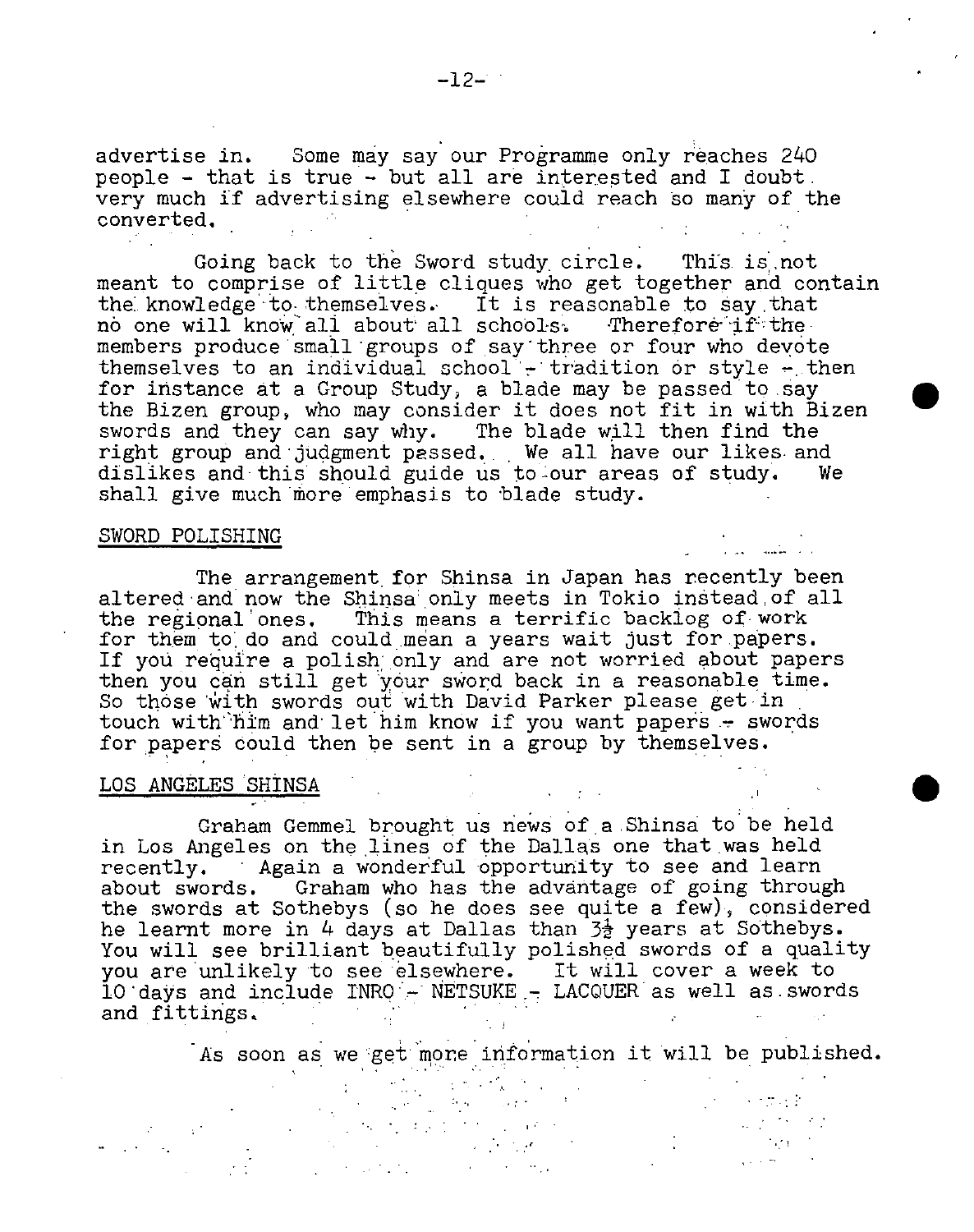#### $\mathcal{L}^{\text{max}}_{\text{max}}$  to  $\mathcal{L}^{\text{max}}_{\text{max}}$ and co STOLEN' NOTICE (SOTHEBY & CO.)

On 2nd October. 1973 from Sotheby & Co., a wood case, 20 ins, by 20 ins, by 5 ins, containing 101 Tsuba, all being late 19th Century, decorative guards, mainly in brass and copper although some bear shakudo, shibuichi, gold and silver decoration and detail. Subject matters are typical of this period of Tsuba, being. animals in silhouette, figures from legend and every-day life, deities (e.g. Hotei, Daikoku,  $\sim$  Ebisu etc.). • All are large guards (4-5 ins. diameter) : heavily carved in many cases, although fine inlay and detail work is included. One notable Tsubà is brass in the form of a wolf, the reverse being flat, carved and inlaid with a landscape. Most guards are signed although there are none by the really important artists like Kano Natsuo, Joi, Konkwan, Goto Ichijo etc. The guards are of varying, although predominantly good, quality but have been neglected for some time and are coated in surface dirt and grease with some.patches of verdigriser mildew.

 $\mathbb{R}^2$ .  $\mathbb{Z}^2$  In relation to the above loss, attention is called  $\mathbf{q} = \mathbf{q} \mathbf{q} + \mathbf{q} \mathbf{q}$  , to a man aged 30-35 years; 5 feet 10 inches; thick set; round face; large; dark, wide-set eyes; sallow complexion; blue chin; small rounded nose; full lips; longish, dark, wavy hair. Smartly dressed in very dark blue or black semi-military style raincoat with belt and epaulettes. who, using the name Michael Conway, 35 Vincent St., Victoria, London, S.W,l. (false) offered for sale in the West End of London on the following day, 3rd October 1973, six Tsuba including one in the form of a wolf in silhouette as described above.  $\frac{1}{21}$ 

If you have any information regarding the above property or person, please contact the Japanese Art ... Department or S. Cunningham at Sotheby and Co. at the above address, or any police station. address, or any police station.

A reward is offered subject to the usual conditions, i.e. 10% for recovery and successful prosecution.

NEWS FROM THE NORTHERN BRANCH

**produced** and the

 $\bullet$ 

 $T_{\text{max}}$  and  $T_{\text{max}}$  are new the new the new the new the new the new the new the new the new the new the new the new the new the new terms is the new terms of  $T_{\text{max}}$ meeting place, which is Manchester Club, Spring Gardens, Manchester.

The Society has been granted the use of the premises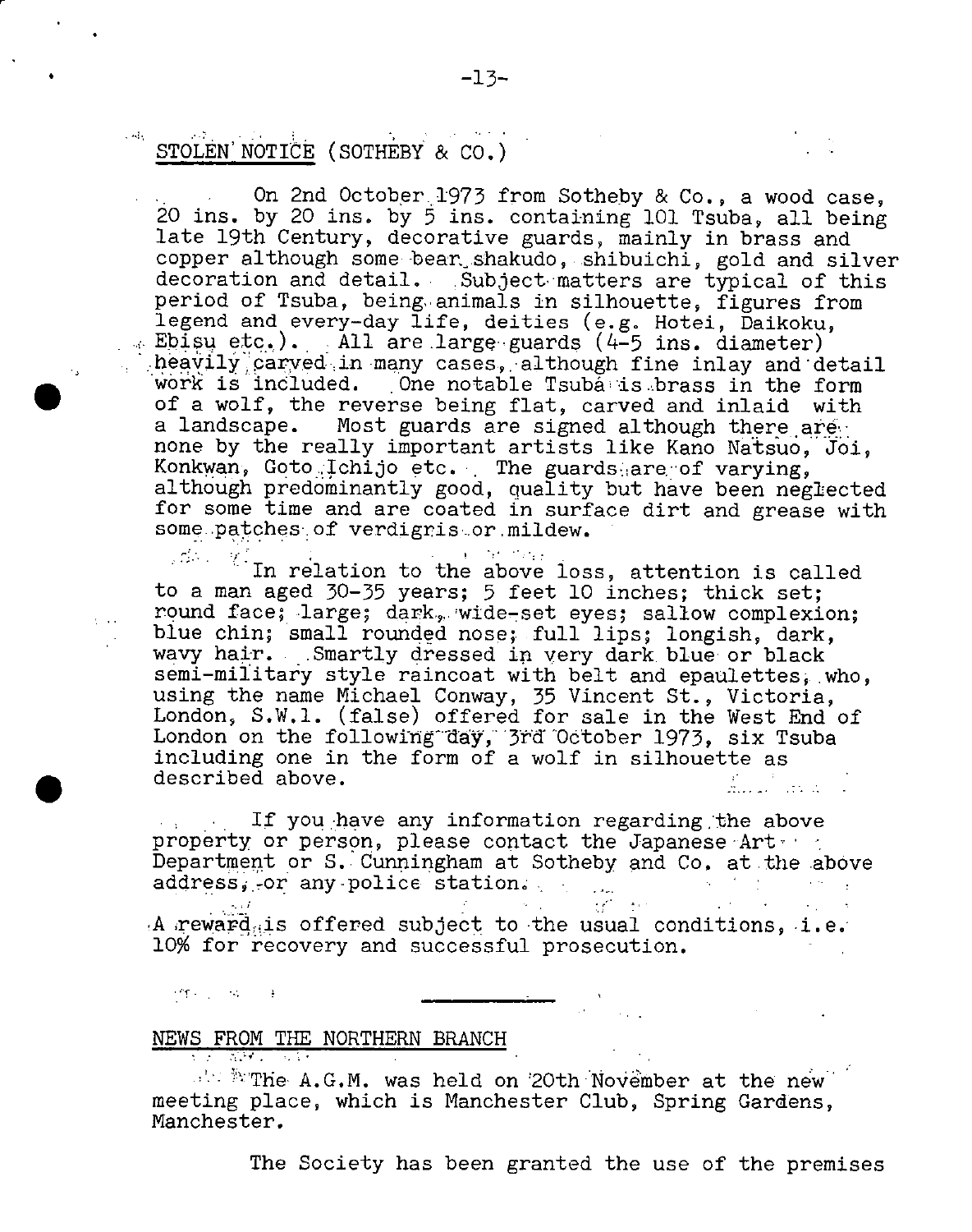by the kindness of the Club members, especially Mr. Moon who is also a Token member.

 $\cdot$  ,  $\cdot$  . At the A.G.M. the following officers were elected by the 19 members present::

Chairman - Ian Bottomley Secretary - Stephen Turnbull Treasurer - John Hymas

 $T<sub>1</sub>$ . The last two positions were created to cope with the increase in costs that we as an expanding group are experiencing. The subscription will be £1 per annum.

NEXT. MEETING. :January 8th - Subject will be a talk and Kendo demonstration.

Meetings will take place on the 2nd Tuesday of alternate months, namely March 12th, May 14th, July 9th, Sept. 10th, Nov. 12th.

 $\blacksquare$  A varied programme will be presented that will include films and lectures by members. Visiting members from London will be made most welcome and we will enjoy the chance to

swap experiences. ' He was a strong and we will enjoy and chance accuracy of the state of the state of the state of the state of the state of the state of the state of the state of the state of the state of the state of th

#### WANTS LIST

Would any member who requires fittings to complete a set; another-sword to complete a Daisho; or who is interested in obtaining swords or fittings from members, please let me know and I will start a 'Wants List' in the next Programme and furthermore there will be no charge. So it's up to you - make use of the Programme, that's what it<br>is for.

May we wish you all, wherever you may be, a Very Happy Christmas and Prosperous New Year.

Now the year is nearly over, I hope the New Year will bring us all closer together in our quest for knowledge.

a substance and to March and Constitution of the con-

 $\label{eq:2} \mathcal{L}_{\mathcal{A}} = \left\{ \begin{array}{ll} \mathcal{L}_{\mathcal{A}} & \mathcal{L}_{\mathcal{A}} & \mathcal{L}_{\mathcal{A}} \\ \mathcal{L}_{\mathcal{A}} & \mathcal{L}_{\mathcal{A}} & \mathcal{L}_{\mathcal{A}} \end{array} \right. \ ,$ 

**START START**